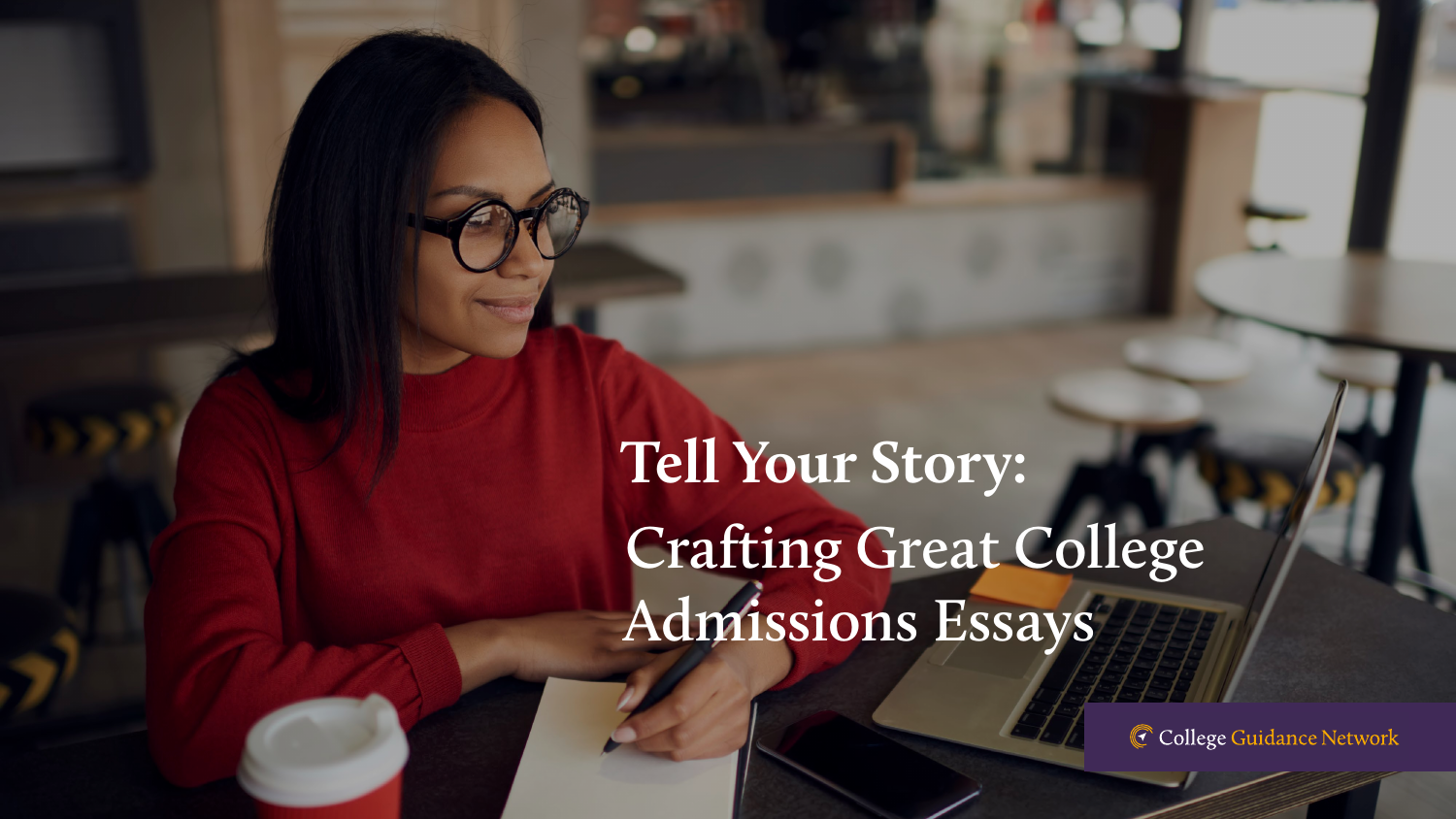The essay portion of your college application(s) is absolutely your moment to shine. Think of it as an opportunity to speak directly to the admissions committee. An impactful essay captures your authentic voice and opens up a window into your life experience, while showcasing your potential for success as a college student and beyond.

Just about every college application includes an essay. You will likely submit a personal statement and sometimes additional writing samples in the form of supplement essays. While it might feel daunting at first, it is doable! Here are tips for finding a topic, getting organized, and soliciting feedback.

### **Guidance/Actions**

### **Guidance**

**Relax about finding a unique essay topic.**  Common subjects, such as sports, family relationships or hobbies are absolutely legitimate areas for you to explore as an introductory narrative. The admissions committee cares much more about your level of self-awareness and insight from an experience than they do about how unusual the experience was. Tell your readers something special that they can't see elsewhere in your application.

**Except for the most selective colleges in the country, the content of your personal story is more important than sophisticated writing style.** Solid writing skills are important, but you should allow your true voice to come

**Before you start typing, allow yourself some time to reflect** on your personal experiences, values, and life goals. This is time well spent! It will help you find your authentic voice. The admissions committee wants to know what makes you, *you*.

**Get organized** by gathering a list of questions required by your target schools and application deadlines. Think about which essays you want to tackle first. There is no right or wrong answer, so do what works for you.

**Start writing.** Don't worry about perfection, just get something down on paper. Remember, there is a reason a first draft is known as a "rough" draft. Once you've got words on the page you can think more concretely about structure and clarity. It's normal for your essay to go through multiple drafts before it's finished.

### Actions

### Actions

through. Resist the urge to find inspiration online by reading other people's essays.

**Take a deep breath.** Writing a college essay may seem like a daunting task, but it doesn't have to be. Remember, you aren't writing a complete autobiography. Instead, you are giving the admissions committee a thoughtful glimpse into one experience that inspires you and brings meaning to your life.

**Virtually every application this year will give you the opportunity to submit a short statement about the COVID-19 pandemic and the impact it has had on you.** This optional element of your college application is an opportunity to reflect on the ways in which the

### **Guidance**

**As you refine your essay, remember the importance of effective structure**—it's easier than you think. The opening of your essay invites the reader's curiosity. The conclusion is where you'll be making a lasting impression, so focus on what you learned and how the experience has changed you, or what you hope to accomplish in the future. Be sure to share specific examples and vivid anecdotes throughout.

**Solicit feedback from a parent, counselor, or mentor.** Ask your critics what they learned about you. If they were adding a headline, what would it be? (Is that the headline you'd want?) Be open to comments. Even best-selling authors have readers review their work before they get published. It's all part of the process.

pandemic has altered your junior spring and senior fall. Along with the other writing samples you submit, it will take on even greater importance as many of the databased metrics that admissions ocers typically consider may not be available to them (like second-semester Junior year grades or standardized test scores).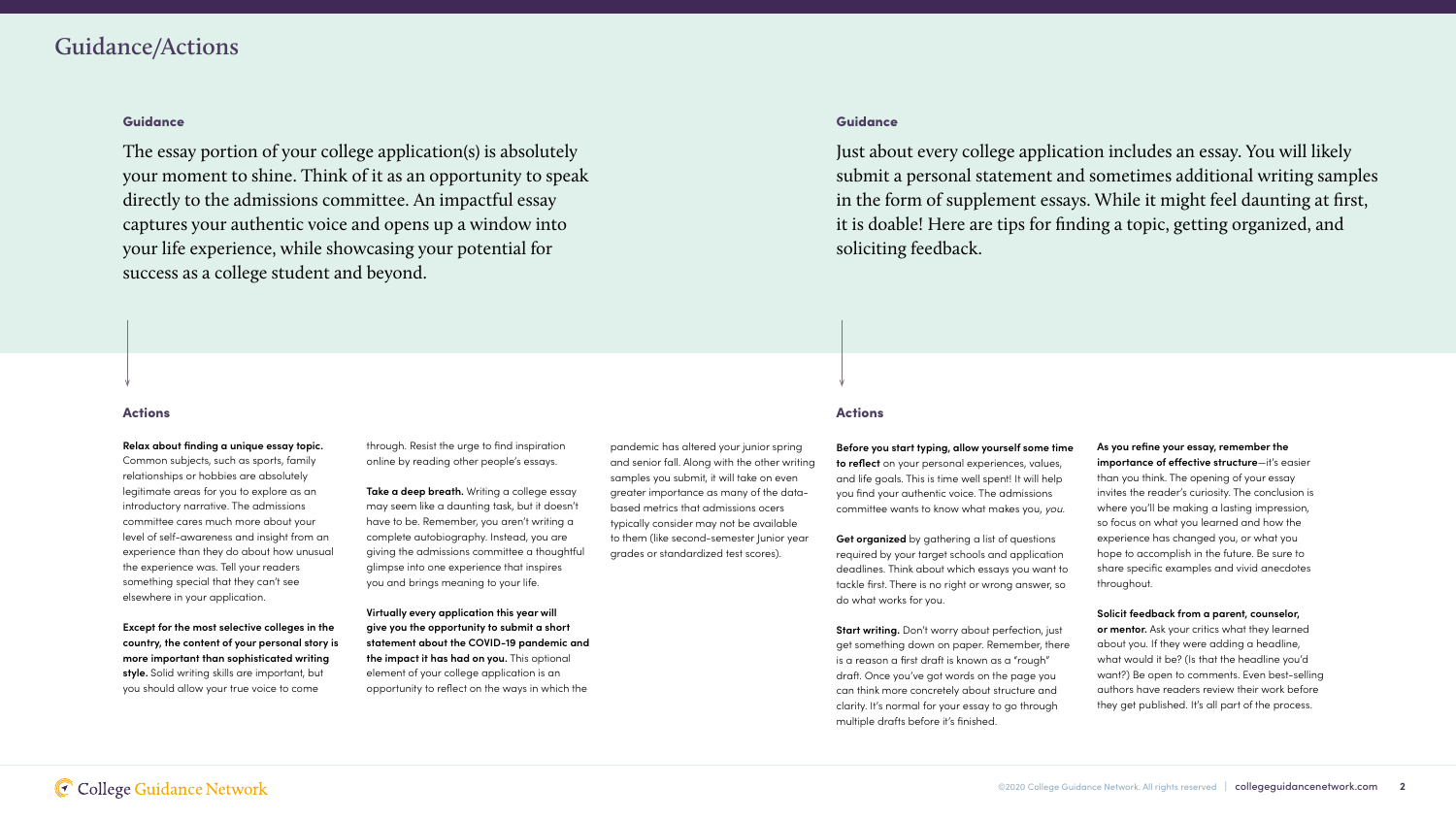

### UPCOMING COLLEGE GUIDANCE NETWORK PROGRAMS:

["Crafting Great College Essays"](https://www.collegeguidancenetwork.com/programming)  **Sunday, Dec. 6, 7:30-8:30 PM**

"Ask Us Anything: Admissions Experts Open Up" **Wednesday, Dec. 16, 7–8 PM** 

### **[Prompt](https://prompt.com/CGN/)**

Provides coaching and individualized feedback on your college essay(s)

**Listen to "Episode 7" of** *[The Search](https://admissions.dartmouth.edu/follow/thesearch)***,**

an admissions podcast sponsored by Dartmouth College and hosted by Dean Lee Coffin. The focus of the episode is how two members of the Class Of 2024 crafted unforgettable, highly effective essays.

### **Trusted Articles:**

**["This is How You Write a College Essay"](https://www.usnews.com/education/best-colleges/articles/how-to-write-a-college-essay)**

**["College Admissions in a Covid Year: SATs Are Out,](https://www.wsj.com/articles/college-admissions-in-a-covid-year-sats-are-out-personal-stories-are-in-11600315272)  [Personal Stories Are In"](https://www.wsj.com/articles/college-admissions-in-a-covid-year-sats-are-out-personal-stories-are-in-11600315272)**

**["College Applicants Will Make the Pandemic a](https://www.washingtonpost.com/education/2020/09/17/college-applicants-will-make-pandemic-focus-their-admissions-essays-should-they/)  [Focus of Their Admissions Essays. Should They?"](https://www.washingtonpost.com/education/2020/09/17/college-applicants-will-make-pandemic-focus-their-admissions-essays-should-they/)**

"**[Georgia Tech Admissions Blog: "To Answer or Not](https://sites.gatech.edu/admission-blog/2020/08/28/to-answer-or-not-to-answer-the-college-admission-covid-19-question/)  [To Answer the Covid-19 Question](https://sites.gatech.edu/admission-blog/2020/08/28/to-answer-or-not-to-answer-the-college-admission-covid-19-question/)**"

[Johns Hopkins University Undergraduate Admissions:](https://apply.jhu.edu/application-process/essays-that-worked/)  ["Essays that Worked"](https://apply.jhu.edu/application-process/essays-that-worked/)

C College Guidance Network

### **Resources**

## **Our goal is to empower you with the right resources at the right time. College Guidance Network has carefully curated this list for you:**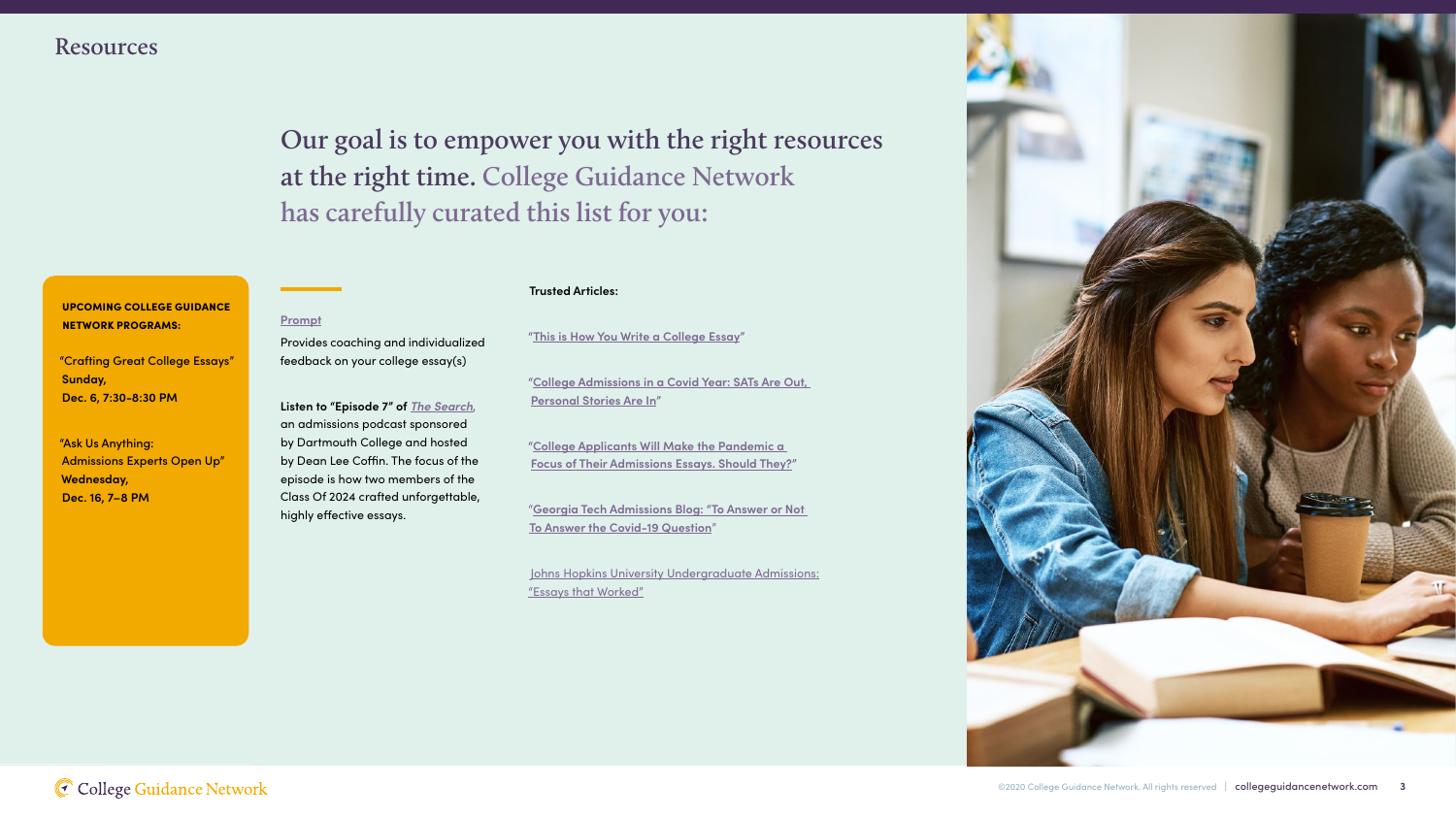



### **Clarity:**

the quality of being clear. In the context of your college essay, it refers to keeping your message on point. Don't bury it beneath flowery language complex sentences. Write authentically and concisely to more effectively convey your message.

### **[Coalition Application:](https://www.coalitionforcollegeaccess.org)**

a college application platform accepted by over one hundred and thirty schools. You can select from five essay prompts. An application fee is required for each school to which you will apply, but fee waivers are available. Founded in 2015, the Coalition aims to improve the application process, particularly for those students from historically under-represented groups. Common Application: a college application platform accepted by over eight hundred schools. You can select from seven essay prompts. An application fee is required for each school to which you apply, but fee waivers are available.

### **[Common Application](https://www.commonapp.org/apply):**

a college application platform accepted by over eight hundred schools. You can select from seven essay prompts. An application fee is required for each school to which you apply, but fee waivers are available.

### **Contribution:**

In the context of your college essay, your contribution is how your presence at an event or activity impacted not only yourself, but others who were involved, as well. How was your own life impacted by your presence, and how would the experience have been dierent for other people, had you not been there?

### **Holistic review:**

An approach taken by college admissions departments when evaluating applicants. It is an application review process that takes each applicant into consideration as a whole person. As an admissions principle, an application is the sum of many parts and each part is one factor among many.

### **Personal Statement:**

Your personal statement is your primary college essay--it is your introductory story to each of the colleges on your list. This autobiographical essay is how you'll convey to the admissions ocer who you are.

### **Supplemental Essay:**

Many schools, especially highly selective ones, will request additional writing samples to complement your personal statement. While the personal statement on the Common Application can be used for multiple application submissions, supplemental essays need to be different each time.

### **[Questbridge](https://www.questbridge.org):**

College recruitment and free application platform, connecting the nation's most exceptional students from low-income backgrounds with leading institutions of higher education. QuestBridge finalists generally come from households earning less than \$65,000 a year for a family of four. Through the "National College Match" on Questbridge, students can apply to and be selected for admission to partner colleges with full, four-year scholarships.



# **To be a successful college applicant, it helps to know the lingo.**

### **Helpful Terms**